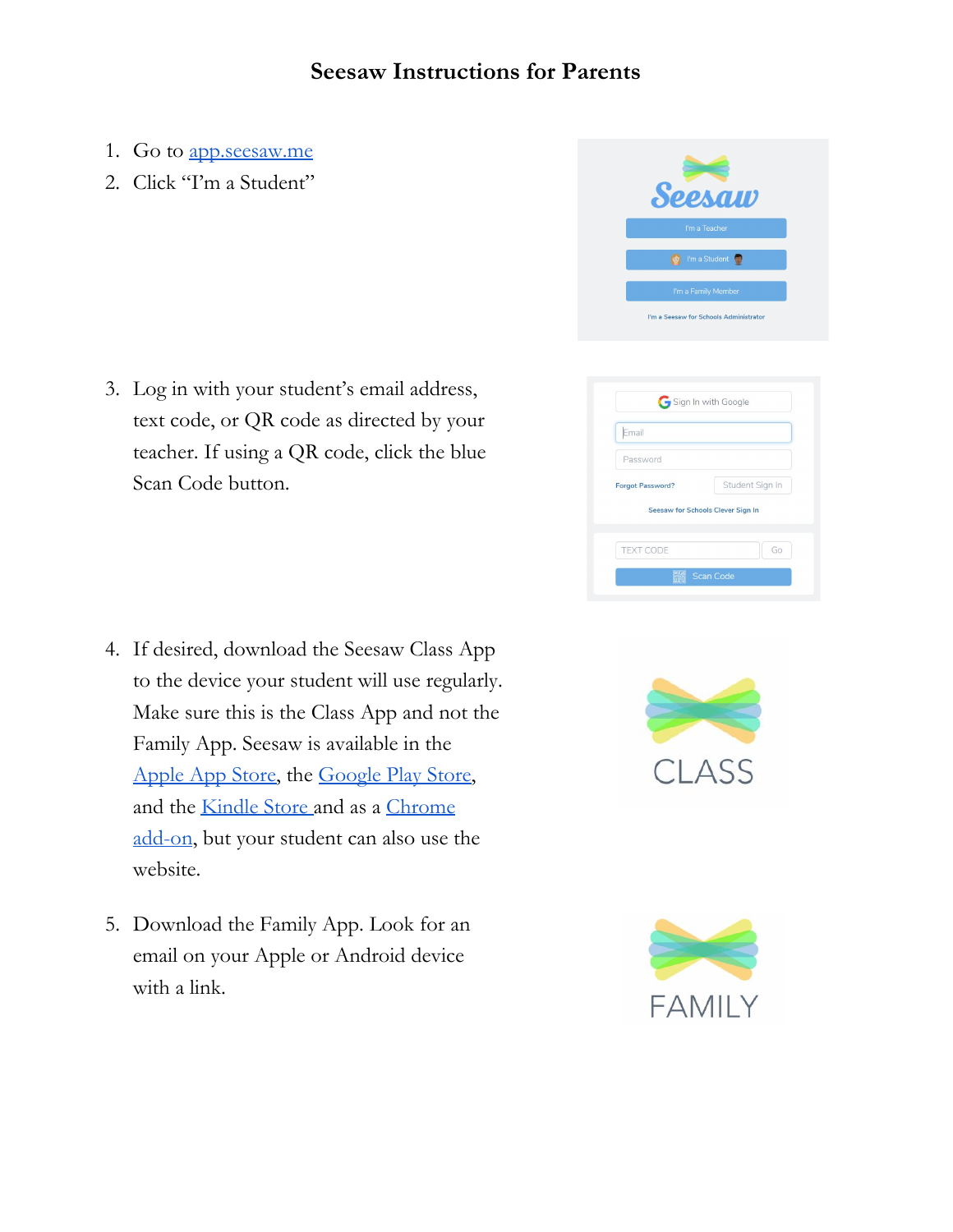## **Seesaw Instructions for Parents**

- 6. Click "Connect to Journal." If you already have a Seesaw account, you can add your child's Religious School journal here. If not, you will be prompted to download the app from the [Apple](https://itunes.apple.com/us/app/seesaw-parent-access/id930565469?mt=8) App Store or [Google](https://play.google.com/store/apps/details?id=seesaw.shadowpuppet.co.seesaw) Play.
- 7. Make sure to click "I'm a Family Member." Finish creating your account by entering your email address.

| Seesam                                                                                                                                                                                                                             |
|------------------------------------------------------------------------------------------------------------------------------------------------------------------------------------------------------------------------------------|
|                                                                                                                                                                                                                                    |
| Laila's teacher, Jean Rutledge, has<br>invited you to Laila's journal!                                                                                                                                                             |
| Welcome! Seesaw gives you a window into your student's<br>learning at school. Your student captures and reflects on their<br>learning during the school day and you receive updates when<br>they share something in their journal. |
| <b>Connect to Laila's Journal</b>                                                                                                                                                                                                  |
| or paste this link into your browser:<br>https://latest.seesaw.me/s/YwLhnQKbqCQ=                                                                                                                                                   |

- 8. If you prefer to sign in on your computer, go to app.seesaw.me and click "I'm a Family Member." If you have an account, sign in here - if not, create an account using your QR code.
- 9. If you are adding the new journal to an existing Seesaw account, click your name in the upper left corner, then select Add Child's Journal.

| <b>First Name</b><br>Johnny |  |
|-----------------------------|--|
|                             |  |
| <b>Last Name</b>            |  |
|                             |  |
| Appleseed                   |  |
| <b>Email Address</b>        |  |
| seesawfamily123@gmail.com   |  |
| Password                    |  |
| At least 8 characters       |  |
| Confirm Password            |  |
| Confirm Password            |  |
| <b>Create Account</b>       |  |
| or                          |  |

- 10.Enter your QR code or the URL provided by your teacher to add your student's journal. Alternatively, click the Journals tab and then click the blue Add Child button in the top right corner.
- 11.Revisit your Seesaw Family app or login at [app.seesaw.me](http://app.seesaw.me/) to view your student's journal.